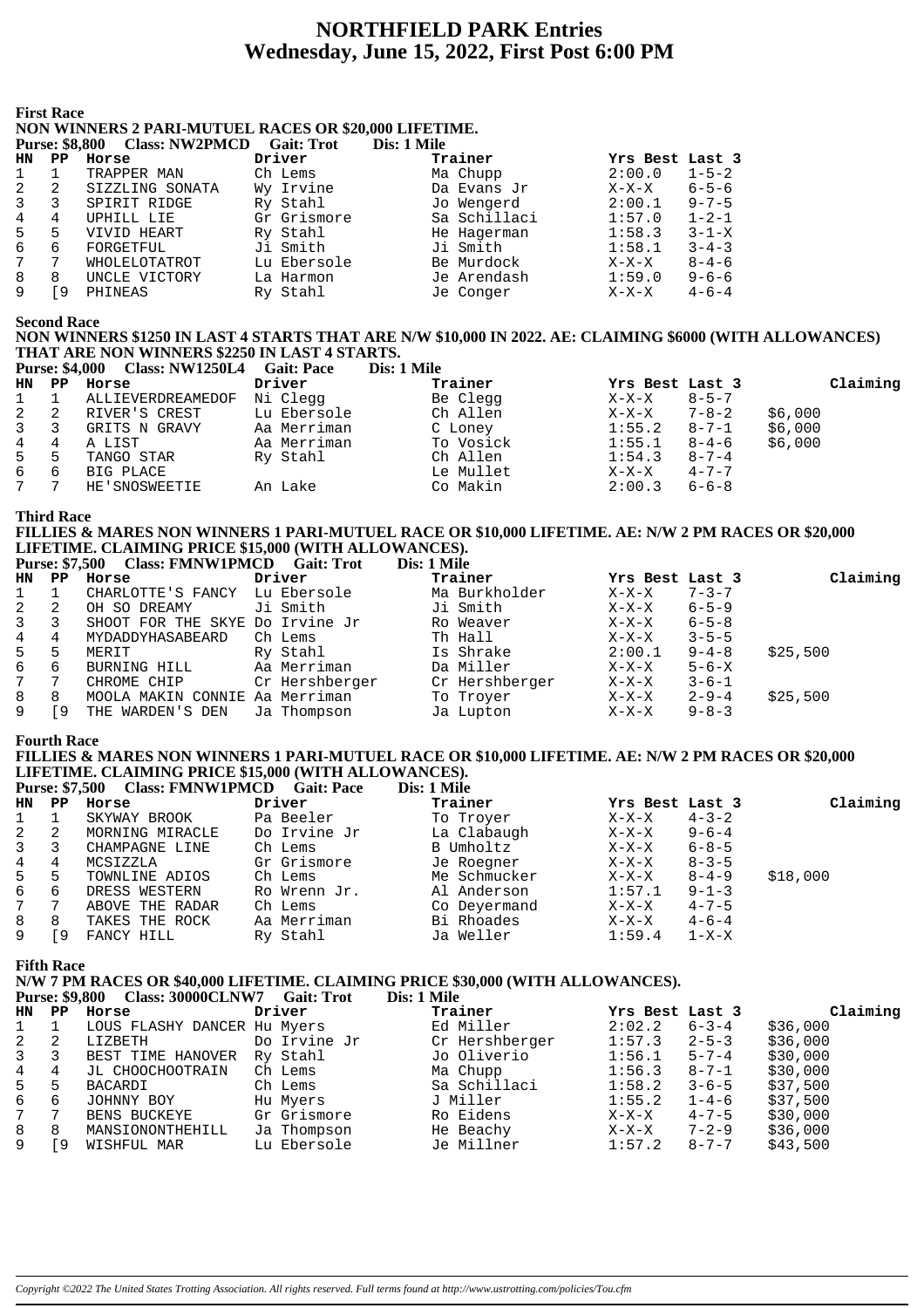|           | <b>Sixth Race</b><br>NON WINNERS 1 PARI-MUTUEL RACE OR \$10,000 LIFETIME. AE: N/W 2 PM RACES OR \$20,000 LIFETIME. CLAIMING<br>PRICE \$15,000 (WITH ALLOWANCES). |                                                                                                                                                                                         |                            |             |                             |                    |                            |          |  |
|-----------|------------------------------------------------------------------------------------------------------------------------------------------------------------------|-----------------------------------------------------------------------------------------------------------------------------------------------------------------------------------------|----------------------------|-------------|-----------------------------|--------------------|----------------------------|----------|--|
|           |                                                                                                                                                                  | Purse: \$7,500 Class: NW1PMCD Gait: Pace                                                                                                                                                |                            | Dis: 1 Mile |                             |                    |                            |          |  |
| <b>HN</b> | $_{\rm PP}$                                                                                                                                                      | Horse                                                                                                                                                                                   | Driver                     |             | Trainer                     | Yrs Best Last 3    |                            | Claiming |  |
| 1         | $\mathbf{1}$                                                                                                                                                     | DANCING MACHINE                                                                                                                                                                         | Ch Myers                   |             | Kr Rickert                  | X-X-X              | $4 - 9 - 6$                | \$18,750 |  |
| 2         | 2                                                                                                                                                                | CAMBER ART                                                                                                                                                                              | Ti Deaton                  |             | La Clabaugh                 | $X-X-X$            | 6-X-X                      |          |  |
| 3         | 3                                                                                                                                                                | WHISKI PLAYER                                                                                                                                                                           |                            |             | Je Carpenter                | 2:02.2             | $5 - 7 - 9$                | \$18,750 |  |
| 4         | $\overline{4}$                                                                                                                                                   | ROCKIN REGGIE                                                                                                                                                                           | An Lake                    |             | Am Mills                    | $X-X-X$            | $3 - X - 7$                |          |  |
| 5         | 5                                                                                                                                                                | BIG SANCHINO                                                                                                                                                                            | Aa Merriman                |             | B Umholtz                   | $X-X-X$            | $6 - 5 - 4$                |          |  |
| 6         | 6                                                                                                                                                                | SAID MY NAME                                                                                                                                                                            | Aa Merriman                |             | C Loney                     | 1:56.2             | $2 - 1 - 3$                | \$18,750 |  |
| 7         | 7                                                                                                                                                                | TOMMY SHELBY                                                                                                                                                                            | Ry Stahl                   |             | Ch Allen                    | $X-X-X$            | $8 - 7 - 8$                |          |  |
|           | <b>Seventh Race</b>                                                                                                                                              | NON WINNERS \$3500 IN LAST 4 STARTS. AE: CLAIMING \$10,000 (WITH ALLOWANCES)                                                                                                            |                            | Dis: 1 Mile |                             |                    |                            |          |  |
|           | <b>Purse: \$7,000</b><br>$\mathbf{PP}$                                                                                                                           | Class: NW3500L4 Gait: Pace                                                                                                                                                              | Driver                     |             |                             |                    |                            |          |  |
| <b>HN</b> |                                                                                                                                                                  | Horse                                                                                                                                                                                   |                            |             | Trainer                     | Yrs Best Last 3    |                            | Claiming |  |
| 1         | $\mathbf 1$                                                                                                                                                      | STARTIN SOMETHING Aa Merriman                                                                                                                                                           |                            |             | To Vosick                   | $X-X-X$            | $8 - 8 - 5$                |          |  |
| 2         | 2                                                                                                                                                                | BILLY LINCOLN N                                                                                                                                                                         | Ni Clegg                   |             | C Loney                     | $X-X-X$            | $5 - 4 - 2$                |          |  |
| 3         | 3<br>4                                                                                                                                                           | ART'S DRAGON                                                                                                                                                                            | Aa Merriman                |             | Bi Rhoades                  | 1:54.0             | $1 - 9 - 7$                | \$10,000 |  |
| 4         | 5                                                                                                                                                                | RAVE REVIEWS<br>VINTAGE GRAND                                                                                                                                                           | Ry Stahl                   |             | St Main                     | 1:53.4             | $5 - 4 - 5$                |          |  |
| 5<br>6    | 6                                                                                                                                                                |                                                                                                                                                                                         |                            |             | Ke Kash Jr<br>C Loney       | 1:51.3<br>1:52.1   | $8 - 7 - 5$<br>$9 - 7 - 5$ |          |  |
| 7         | 7                                                                                                                                                                | DRAGON RULER                                                                                                                                                                            | Aa Merriman<br>Lu Ebersole |             | Jo Miller                   | 1:52.3             |                            |          |  |
| 8         | 8                                                                                                                                                                | ZINNY MACH N<br>NORTHERN SPY                                                                                                                                                            | Hu Myers                   |             | Mi Myers                    | $X-X-X$            | $1 - 5 - 4$<br>$3 - 3 - 2$ |          |  |
|           |                                                                                                                                                                  |                                                                                                                                                                                         |                            |             |                             |                    |                            |          |  |
|           | <b>Eighth Race</b><br>NON WINNERS 1 PARI-MUTUEL RACE OR \$10,000 LIFETIME.<br><b>Purse: \$7,500</b><br>Class: NW1PMCD Gait: Trot<br>Dis: 1 Mile                  |                                                                                                                                                                                         |                            |             |                             |                    |                            |          |  |
| <b>HN</b> | $_{\rm PP}$                                                                                                                                                      | Horse                                                                                                                                                                                   | Driver                     |             | Trainer                     | Yrs Best Last 3    |                            |          |  |
| 1         | $\mathbf{1}$                                                                                                                                                     | FORKY                                                                                                                                                                                   | Do Sherman                 |             | Je Roegner                  | $X-X-X$            | $4 - 4 - 7$                |          |  |
| 2         | 2                                                                                                                                                                | DUNDEE'STOP CHOICE Do Mc Kirgan                                                                                                                                                         |                            |             | B Umholtz                   | $X-X-X$            | $4 - 3 - 9$                |          |  |
| 3         | 3                                                                                                                                                                | GO GO ANDY                                                                                                                                                                              | Lu Ebersole                |             | Je Millner                  | 2:00.0             | $7 - 6 - 3$                |          |  |
| 4         | 4                                                                                                                                                                | DECADENT                                                                                                                                                                                | Hu Myers                   |             | He Hagerman                 | X-X-X              | $4 - 7 - 4$                |          |  |
| 5         | 5                                                                                                                                                                | CHIPETER                                                                                                                                                                                | Hu Myers                   |             | Mi Myers                    | $X-X-X$            | $2 - 5 - 7$                |          |  |
| 6         | 6                                                                                                                                                                | WISHING ITSME                                                                                                                                                                           | Do Irvine Jr               |             | Ro Weaver                   | $X-X-X$            | $5 - 5 - 6$                |          |  |
| 7         | $7\phantom{.0}$<br>8                                                                                                                                             | WHIMSICAL KID                                                                                                                                                                           | Ch Lems                    |             | Le Mullet                   | $X-X-X$            | $7 - 6 - 9$<br>$2 - 3 - 3$ |          |  |
| 8         | [9                                                                                                                                                               | GLOBAL CYCLONE                                                                                                                                                                          | Ry Stahl                   |             | Je Conger                   | $X-X-X$            |                            |          |  |
| 9<br>AE1  |                                                                                                                                                                  | MIDNITE EXPRESS G Ch Lems<br>PADLOCK                                                                                                                                                    | Ry Stahl                   |             | Ma Burkholder<br>Jo Wengerd | $X-X-X$<br>$X-X-X$ | $8 - 5 - 2$<br>$6 - 5 - X$ |          |  |
|           |                                                                                                                                                                  |                                                                                                                                                                                         |                            |             |                             |                    |                            |          |  |
|           | <b>Ninth Race</b><br><b>Purse: \$4,000</b>                                                                                                                       | NON WINNERS 1 PARI-MUTUEL RACE OR \$10,000 LIFETIME. CLAIMING PRICE \$10,000 (WITH ALLOWANCES).<br>Class: 10000CLNW1 Gait: Pace                                                         |                            |             | Dis: 1 Mile                 |                    |                            |          |  |
| HN.       | $\mathbf{P} \mathbf{P}$                                                                                                                                          | Horse                                                                                                                                                                                   | Driver                     |             | Trainer                     | Yrs Best Last 3    |                            | Claiming |  |
| 1         | $\mathbf{1}$                                                                                                                                                     | MIKI FLIER                                                                                                                                                                              | Ry Stahl                   |             | Am Mills                    | X-X-X              | $6 - 9 - 5$                | \$15,000 |  |
| 2         | 2                                                                                                                                                                | R B G                                                                                                                                                                                   | Do Irvine Jr               |             | St Main                     | $X-X-X$            | $7 - 3 - 4$                | \$14,500 |  |
| 3         | 3                                                                                                                                                                | SPEEDNBYSEASIDE                                                                                                                                                                         | An Macdonald               |             | Da Fuchs                    | $X-X-X$            | $3 - 4 - 6$                | \$15,000 |  |
| 4         | 4                                                                                                                                                                | DEALMETHATAGAIN                                                                                                                                                                         | Aa Merriman                |             | C Loney                     | $X-X-X$            | $8 - 3 - 6$                | \$15,000 |  |
| 5         | 5                                                                                                                                                                | WILLY DILLY                                                                                                                                                                             | An Lake                    |             | Da Walski                   | $X-X-X$            | $6 - 6 - 4$                | \$15,000 |  |
| 6         | 6                                                                                                                                                                | HEMP PROTEIN                                                                                                                                                                            | Aa Merriman                |             | De Santantonio              | $X-X-X$            | $5 - 8 - 4$                | \$17,000 |  |
| 7         | 7                                                                                                                                                                | MAXIMUM OVERDRIVE                                                                                                                                                                       | Aa Merriman                |             | B Umholtz                   | $X-X-X$            | $9 - 4 - 7$                | \$15,000 |  |
| 8         | 8                                                                                                                                                                | ROCKSTARS DYNAMITE Lu Ebersole                                                                                                                                                          |                            |             | Je Schmucker                | $X-X-X$            | $4 - 2 - 7$                | \$17,000 |  |
|           | <b>Tenth Race</b>                                                                                                                                                | NON WINNERS 1 PARI-MUTUEL RACE OR \$10,000 LIFETIME. AE: N/W 2 PM RACES OR \$20,000 LIFETIME. CLAIMING<br>PRICE \$15,000 (WITH ALLOWANCES).<br>Purse: \$7,500 Class: NW1PMCD Gait: Trot |                            | Dis: 1 Mile |                             |                    |                            |          |  |
|           |                                                                                                                                                                  |                                                                                                                                                                                         |                            |             |                             |                    |                            | Claiming |  |
| HN        | PP                                                                                                                                                               | Horse                                                                                                                                                                                   | Driver<br>Wy Irvine        |             | Trainer                     | Yrs Best Last 3    | $2 - 4 - 5$                |          |  |
| 1         | $\mathbf{1}$                                                                                                                                                     | TRACK THE ACTION                                                                                                                                                                        |                            |             | Da Evans Jr                 | $X-X-X$            |                            |          |  |
| 2         | 2                                                                                                                                                                | U GOTTA BE LEAF                                                                                                                                                                         | Hu Myers                   |             | Mi Myers                    | X-X-X              | $3 - 2 - 6$                |          |  |
| 3         | 3                                                                                                                                                                | CANT TOP ME                                                                                                                                                                             | Hu Myers                   |             | J Miller                    | $X-X-X$            | $7 - 4 - 8$                |          |  |
| 4         | 4                                                                                                                                                                | FLEX MANIA                                                                                                                                                                              | Lu Ebersole                |             | Da Edwards                  | $X-X-X$            | $4 - 3 - 6$                |          |  |
| 5         | 5                                                                                                                                                                | TURBO CAVIAR                                                                                                                                                                            | Lu Ebersole                |             | Je Ebersole                 | X-X-X              | $6 - 3 - 2$                |          |  |
| 6         | 6                                                                                                                                                                | PC'S CRUISER                                                                                                                                                                            | Ry Stahl                   |             | Pa Sweeney                  | X-X-X              | $5 - 4 - 6$                | \$18,750 |  |
| 7         | 7                                                                                                                                                                | A TRUE DREAM                                                                                                                                                                            | Do Irvine Jr               |             | Ro Weaver                   | $X-X-X$            | $8 - 4 - 7$                |          |  |
| 8         | 8                                                                                                                                                                | ANDOVERTHECADDY                                                                                                                                                                         | Gr Grismore                |             | Je Roegner                  | $X-X-X$            | $4 - 3 - 4$                |          |  |
| 9         | <b>19</b>                                                                                                                                                        | DOC'S SPIRIT                                                                                                                                                                            | Ch Lems                    |             | We Hershberger<br>Le Mullet | $X-X-X$            | $2 - 2 - 2$<br>$8 - 5 - 8$ |          |  |
| AE1       |                                                                                                                                                                  | COME SAIL AWAY                                                                                                                                                                          |                            |             |                             | X-X-X              |                            | \$18,750 |  |
|           |                                                                                                                                                                  |                                                                                                                                                                                         |                            |             |                             |                    |                            |          |  |